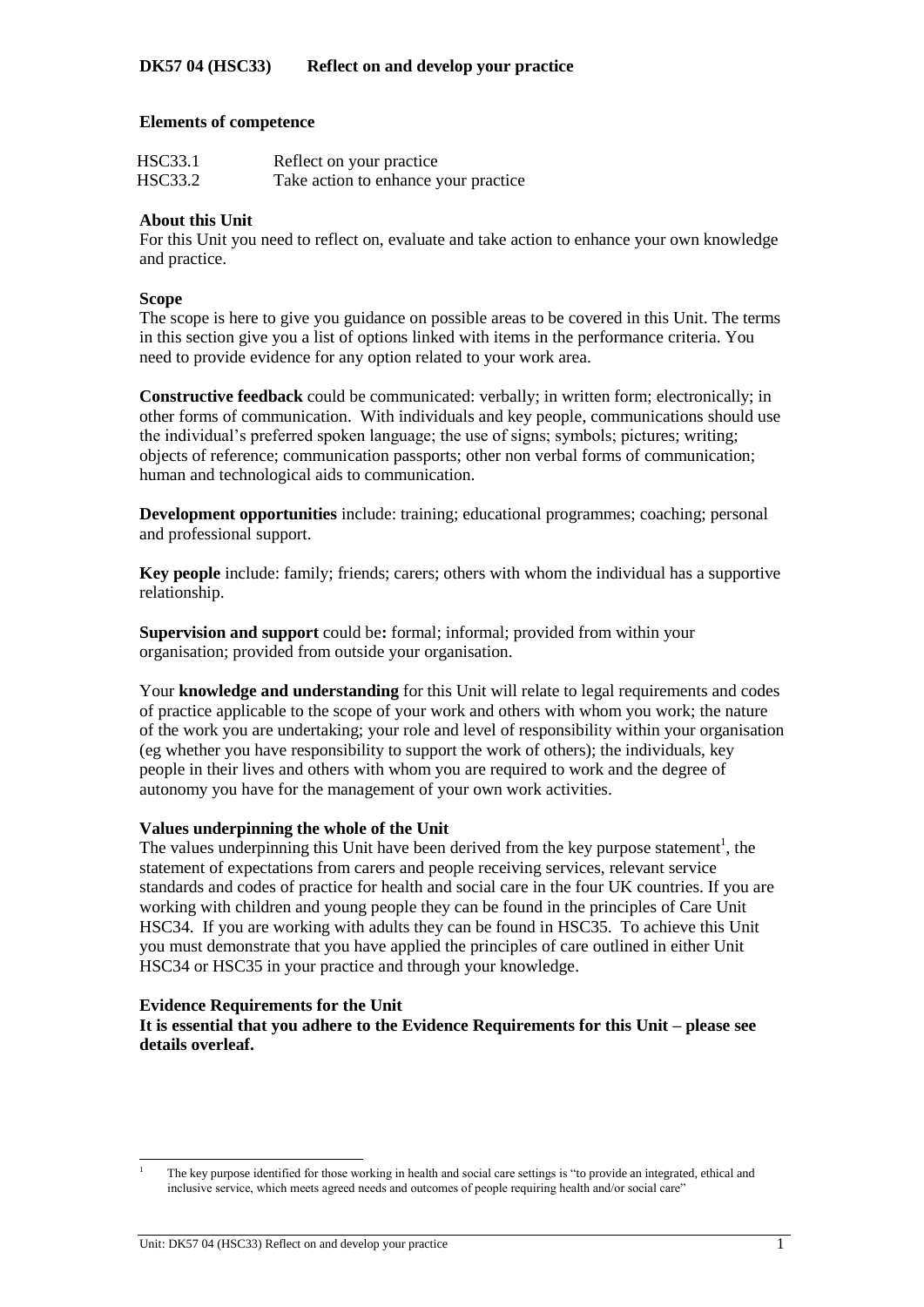## **SPECIFIC EVIDENCE REQUIREMENTS FOR THIS UNIT**

#### **Simulation:**

Simulation is NOT permitted for any part of this unit.  $\bullet$ 

#### **The following forms of evidence ARE mandatory:**

- **Direct observation:** Your assessor must observe you in real work activities. These should take place over time and show how your practice has developed. For example you may be able to chair a meeting or to take part in some staff training where you can demonstrate your learning by relating it to your practice.
- **Reflective Accounts/professional discussion:** You may look at your recordings of  $\bullet$ your real work practice that have been prepared for the other units in this award and identify which parts you could also use here. You may also write a reflective account which looks back over time and identifies the areas in which you believe your practice has improved and developed e.g. attending in-service courses and how you then put this new knowledge/skill into practice.
- **Product:** You should begin to keep a formal record of your continuous professional  $\bullet$ development, this will show courses you have undertaken, seminars you have attended etc. Where you use these experiences to record CPD you need to identify what you learned and how you will use that knowledge in your work. You may wish to devise a single page on which you can record the event you attended, what you feel you learned and how you think you will use that learning.

## **Competence of performance and knowledge could also be demonstrated using a variety of evidence from the following:**

- **Questioning/professional discussion:** May be used to provide evidence of  $\bullet$ knowledge, legislation, policies and procedures which cannot be fully evidenced through direct observation or reflective accounts. In addition the assessor or expert witness may also ask questions to clarify aspects of your practice. Professional discussion will also help you to identify your learning and your professional development. This could be with your line manager, a mentor or a college tutor, and can be recorded by the assessor or the candidate.
- **Witness testimony:** Can be a confirmation/authentication of the activities described  $\bullet$ in your evidence which your assessor has not seen. This could be provided by a work colleague or an individual receiving care. For example this can be used to confirm your learning/development in specialist areas of work.
- **Products:** For this unit, products may include records of supervision sessions, annual appraisal and/or educational/training assignments. For example during the evidence gathering for your portfolio, and to complete this unit, you will need to prepare a personal development plan, in conjunction with your line manager, in which you identify your future learning needs and aspirations. This will be reviewed and modified throughout your award and as part of your continuous professional development.

## **GENERAL GUIDANCE**

- Prior to commencing this unit you should agree and complete an assessment plan with your assessor which details the assessment methods you will be using, and the tasks you will be undertaking to demonstrate your competence.
- Evidence must be provided for ALL of the performance criteria, ALL of the knowledge and the parts of the scope that are relevant to your job role.
- The evidence must reflect the policies and procedures of your workplace and be linked to current legislation, values and the principles of best practice within the Care Sector. This will include the National Service Standards for your areas of work and the individuals you care for.
- All evidence must relate to your own work practice.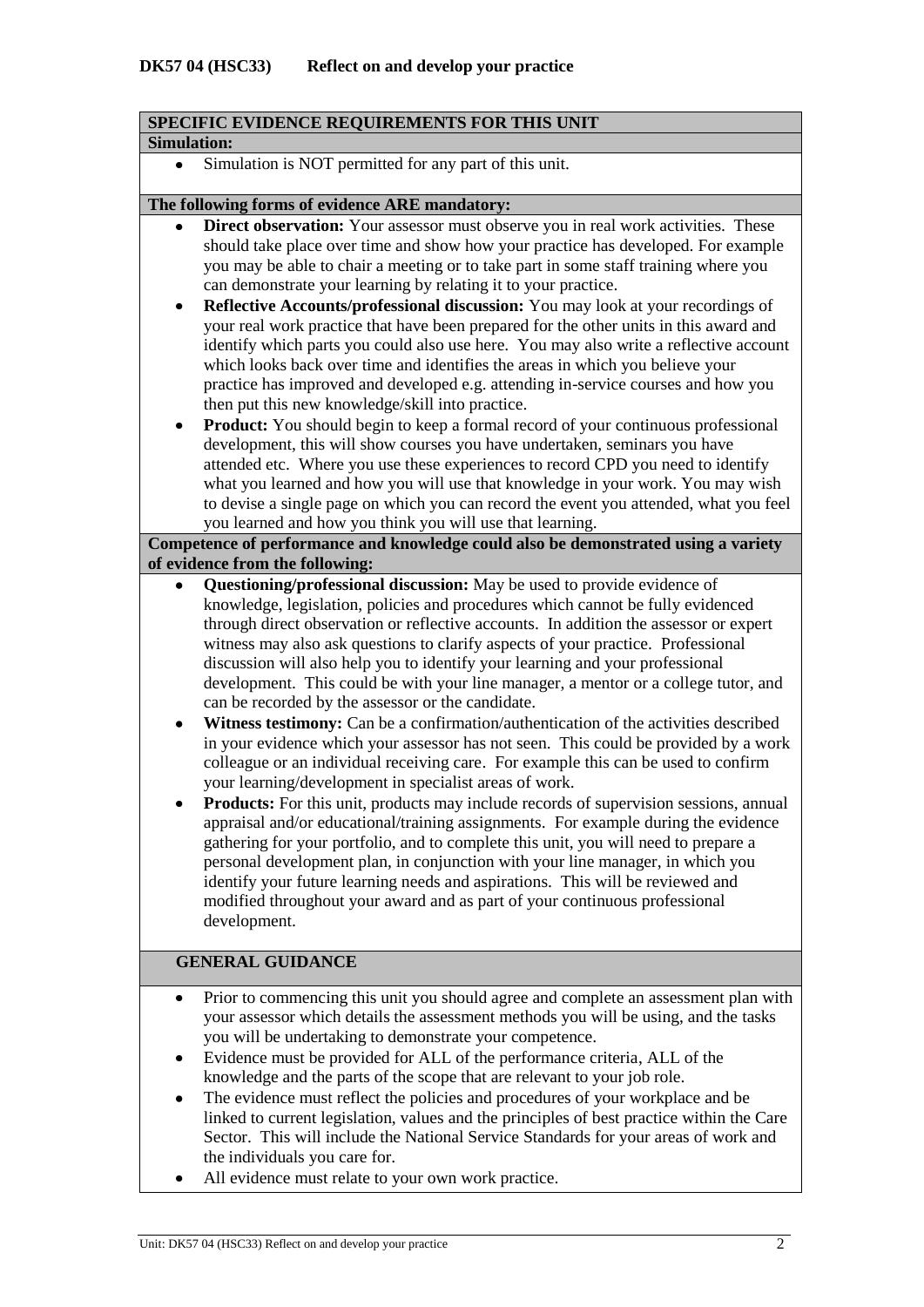*This is a mandatory unit and as such Direct Observation MUST be carried out by an assessor. Expert Witnesses could supply additional evidence.*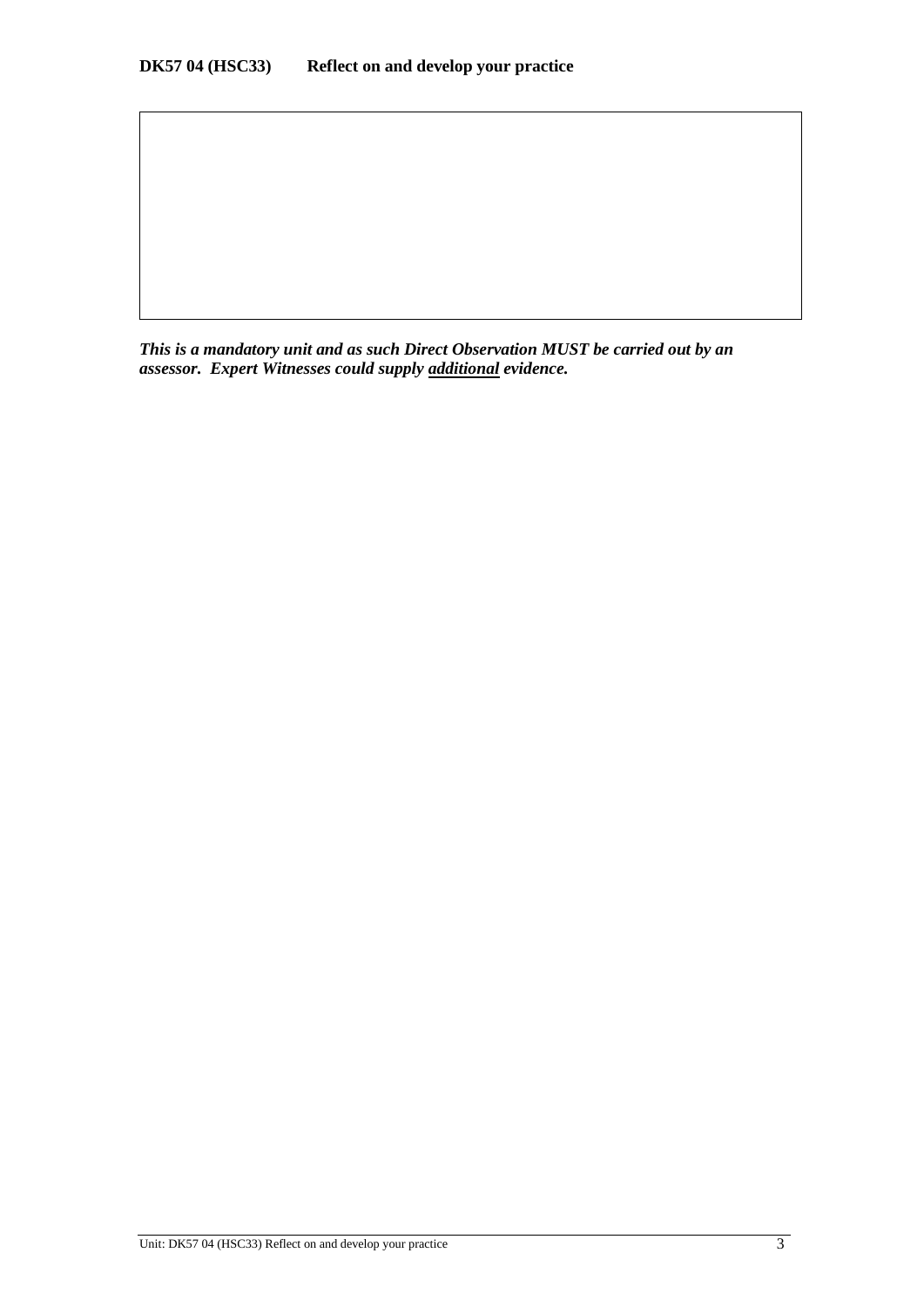## **KNOWLEDGE SPECIFICATION FOR THIS UNIT**

Competent practice is a combination of the application of skills and knowledge informed by values and ethics. This specification details the knowledge and understanding required to carry out competent practice in the performance described in this unit.

When using this specification **it is important to read the knowledge requirements in relation to expectations and requirements of your job role**.

**You need to provide evidence for ALL knowledge points listed below. There are a variety of ways this can be achieved so it is essential that you read the 'knowledge evidence' section of the Assessment Guidance.**

| You need to show that you know, understand and can apply in | <b>Enter Evidence</b>                                                |                |
|-------------------------------------------------------------|----------------------------------------------------------------------|----------------|
| practice:                                                   |                                                                      | <b>Numbers</b> |
| <b>Values</b>                                               |                                                                      |                |
| $\mathbf{1}$                                                | Legal and organisational requirements on equality, diversity,        |                |
|                                                             | discrimination and rights when working with individuals and          |                |
|                                                             | others to improve your knowledge and practice                        |                |
| 2                                                           | Dilemmas and conflicts that you may face in your practice.           |                |
|                                                             | Legislation and organisational policy and procedures                 |                |
| 3                                                           | Codes of practice and conduct, and standards and guidance relevant   |                |
|                                                             | to your own role and the roles, responsibilities, accountability and |                |
|                                                             | duties of others about personal and professional development.        |                |
| 4                                                           | Current local, UK legislation, and organisational requirements,      |                |
|                                                             | procedures and practices for accessing training and undertaking      |                |
|                                                             | personal and professional development activities.                    |                |
| 5                                                           | The purpose of, and arrangements for, your supervision and           |                |
|                                                             | appraisal.                                                           |                |
|                                                             | <b>Theory and practice</b>                                           |                |
| 6                                                           | How and where to access information and support on knowledge         |                |
|                                                             | and best practice relevant to your area of work, the individuals and |                |
|                                                             | key people with whom you work and the skills and knowledge you       |                |
|                                                             | need to practice effectively.                                        |                |
| $\overline{7}$                                              | Principles underpinning personal and professional development and    |                |
|                                                             | reflective practice.                                                 |                |
| 8                                                           | How to work in partnership with individuals, key people and others   |                |
|                                                             | to enable you to develop and enhance your knowledge and practice.    |                |
| 9                                                           | Development opportunities that can enhance your practice.            |                |
| 10                                                          | Lessons learned from inquiries into serious failure of health and    |                |
|                                                             | social care practice, and from successful interventions.             |                |
| 11                                                          | Approaches to learning that will allow you to transfer your          |                |
|                                                             | knowledge and skills to new and unfamiliar contexts.                 |                |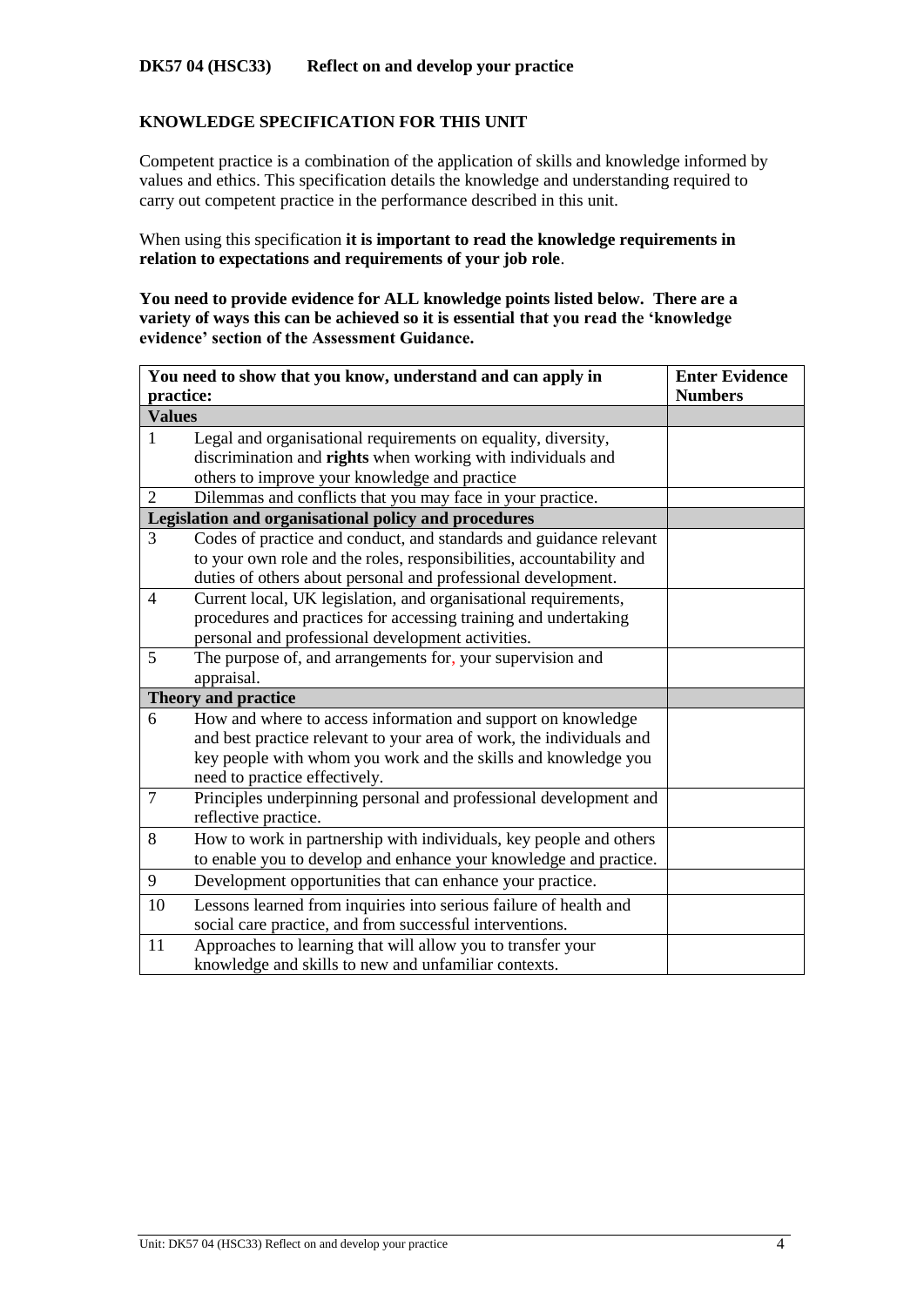| Performance criteria |       |                                            |                |           |    |   |   |           |
|----------------------|-------|--------------------------------------------|----------------|-----------|----|---|---|-----------|
|                      |       |                                            | D <sub>O</sub> | <b>RA</b> | EW | O | P | <b>WT</b> |
| $\mathbf{1}$         |       | You analyse and <b>reflect</b> on what is  |                |           |    |   |   |           |
|                      |       | required for competent, effective and safe |                |           |    |   |   |           |
|                      |       | practice, and provide active support for   |                |           |    |   |   |           |
|                      |       | individuals and key people.                |                |           |    |   |   |           |
| 2                    |       | You continually monitor, evaluate and      |                |           |    |   |   |           |
|                      |       | reflect on:                                |                |           |    |   |   |           |
|                      | (a)   | your knowledge and skills                  |                |           |    |   |   |           |
|                      | (b)   | your attitudes and behaviour               |                |           |    |   |   |           |
|                      | (c)   | any experiences and personal               |                |           |    |   |   |           |
|                      |       | beliefs that might affect your work        |                |           |    |   |   |           |
|                      | (d)   | how well you practice and what             |                |           |    |   |   |           |
|                      |       | could be improved                          |                |           |    |   |   |           |
|                      | (e)   | the processes and outcomes from            |                |           |    |   |   |           |
|                      |       | your work                                  |                |           |    |   |   |           |
| 3                    |       | You seek constructive feedback to          |                |           |    |   |   |           |
|                      |       | enable you to develop your practice,       |                |           |    |   |   |           |
|                      | from: |                                            |                |           |    |   |   |           |
|                      | (a)   | individuals                                |                |           |    |   |   |           |
|                      | (b)   | key people                                 |                |           |    |   |   |           |
|                      | (c)   | others with whom you work or               |                |           |    |   |   |           |
|                      |       | have contact within your work              |                |           |    |   |   |           |
|                      | (d)   | your supervisors                           |                |           |    |   |   |           |
| 4                    |       | You identify any actions you need to take  |                |           |    |   |   |           |
|                      |       | to develop and enhance your practice.      |                |           |    |   |   |           |

# **HSC33.1 Reflect on your practice**

# **HSC33.2 Take action to enhance your practice**

| Performance criteria |                                                                                                                                                                                           |  |    |    |   |   |    |
|----------------------|-------------------------------------------------------------------------------------------------------------------------------------------------------------------------------------------|--|----|----|---|---|----|
|                      |                                                                                                                                                                                           |  | RA | EW | 0 | P | WТ |
|                      | You identify the supervision and support<br>systems available to you within and<br>outside your organisation.                                                                             |  |    |    |   |   |    |
| 2                    | You seek and use appropriate supervision<br>and support to reflect on and identify<br>ways to enhance your practice.                                                                      |  |    |    |   |   |    |
| 3                    | You prioritise aspects of your practice<br>that need to be enhanced.                                                                                                                      |  |    |    |   |   |    |
| 4                    | You take action, with supervision and<br>support, to access development<br>opportunities that will enhance your<br>knowledge and practice.                                                |  |    |    |   |   |    |
| 5                    | You review:<br>how well the development<br>(a)<br>opportunities meet your practice<br>needs<br>in what ways your practice has been<br>(b)<br>improved by the development<br>opportunities |  |    |    |   |   |    |

*DO* = *Direct Observation RA* = *Reflective Account*  $Q = Q$ *uestions*<br>*EW* = *Expert Witness P* = *Product (Work) WT* = *Witness* <sup>2</sup>

*EW = Expert Witness P = Product (Work) WT = Witness Testimony*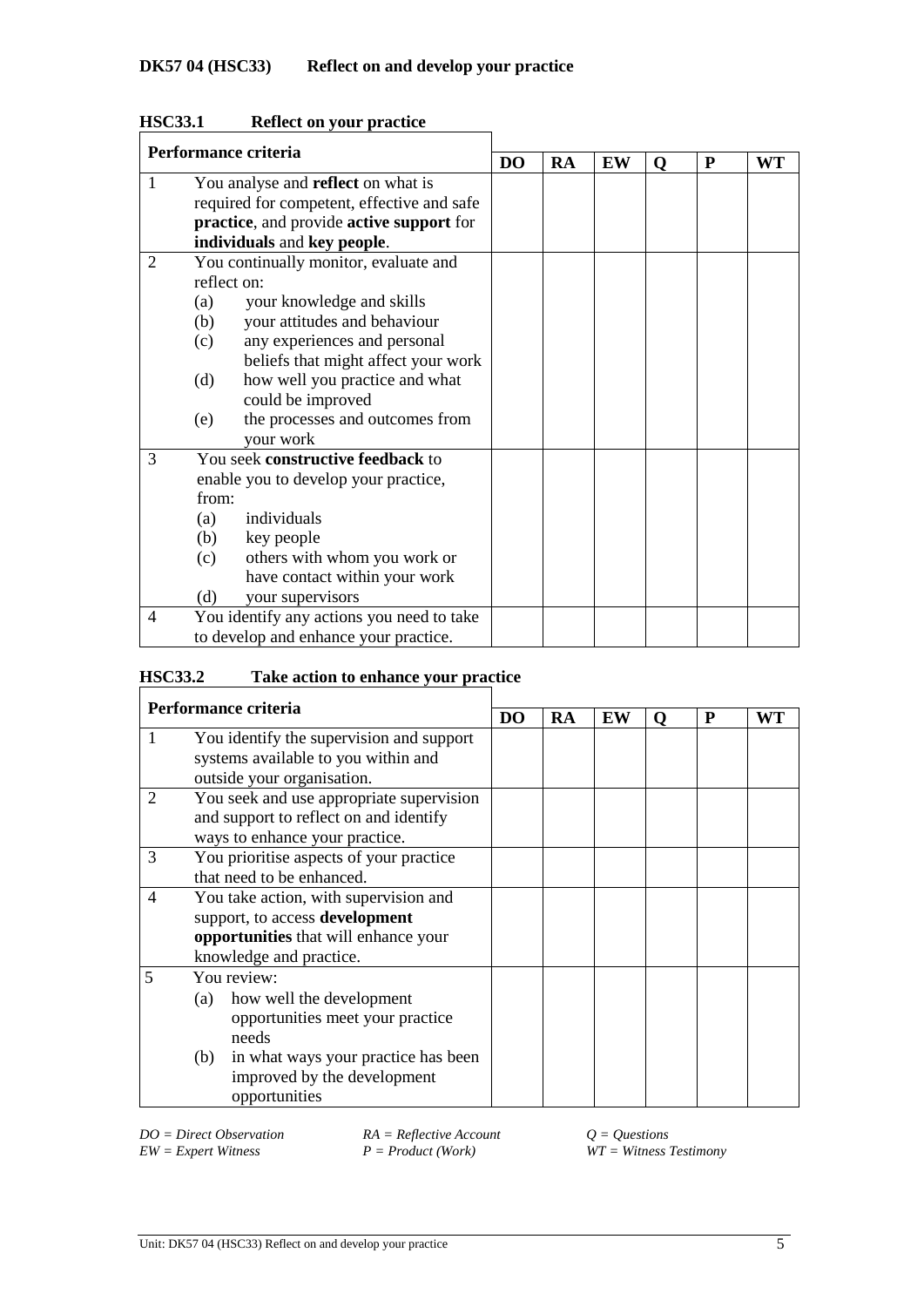| <b>HSC33.2</b> | Take action to enhance your practice (cont) |  |  |  |
|----------------|---------------------------------------------|--|--|--|
|----------------|---------------------------------------------|--|--|--|

|   | Performance criteria                                                                                                                                                                |  | RA | EW | Р |  |
|---|-------------------------------------------------------------------------------------------------------------------------------------------------------------------------------------|--|----|----|---|--|
| 6 | You use supervision and support to<br>continually assess the implications from<br>any development opportunity on your<br>continuing personal and professional<br>development needs. |  |    |    |   |  |
|   | You keep up-to-date records of your<br>personal and professional development,<br>within confidentiality agreements and<br>according to legal and organisational<br>requirements.    |  |    |    |   |  |

*DO = Direct Observation RA = Reflective Account Q = Questions*

*EW = Expert Witness P = Product (Work) WT = Witness Testimony*